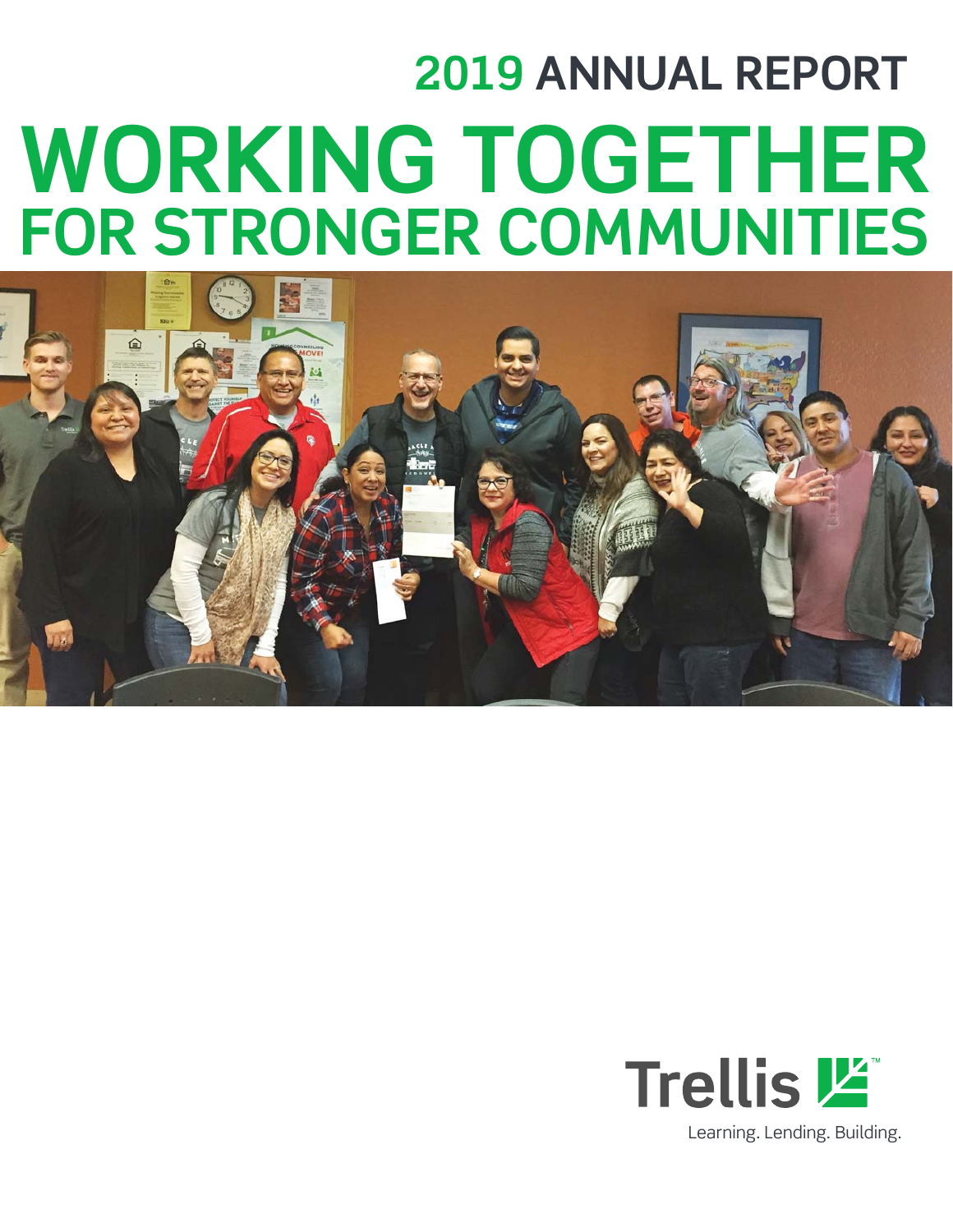## **FROM THE CEO Patricia Garcia Duarte**

I remember the excitement of moving towards a new year—2020—and planning for a special event in April to celebrate Trellis' 45<sup>th</sup> Anniversary! By the end of first quarter of 2020, our "plans changed" (thanks to the Covid19 pandemic) and Trellis pivoted their efforts in order to continue providing core services in a new virtual environment. This unforeseen disruption superseded the timely drafting of our 2019 Annual Report. Please review the 2019 recap here. It was a productive year that jump-started Trellis' investment in technology and one that enabled us to deliver our services to our clients during 2020.

Trellis is an adaptable, diverse organization serving wide-ranging groups and individuals in our community. With 2019's social injustices came social unrest and Trellis was painfully reminded how important it is to stabilizing people and communities through homeownership.

During 2019 we served over 2,000 clients with housing counseling, home-buyer education and financial-coaching services. Approximately 142 of our clients became happy homeowners; we provided and/or facilitated \$10.1 MM in mortgage financing to 72 homebuyers. And, noteworthy: thanks to FirstBank's down-payment-purchase-assistance program Trellis reached more of our mixed-race, low-to-moderate-income home buyers than ever before.

In May 2019, Trellis and partners broke ground on a townhouse development located in central Phoenix at 1617 W. Colter Street. This created a new "niche" for Trellis and provided expanded "homeownership opportunities" along the Valley Metro's 28-mile, light-rail corridor—when thousands of mostly rental apartment units came on line.

To summarize, Trellis' financial condition remained strong at the end of 2019 with a slight increase in Net Assets. (Total Assets at \$16.1MM, an increase of 10.6 percent from prior year and Total Liabilities at \$5.3MM, an increase of 37.5 percent from the prior year.) We are continually grateful to all our clients, donors, contributors and partners.

Patricia Garcia Duarte President and CEO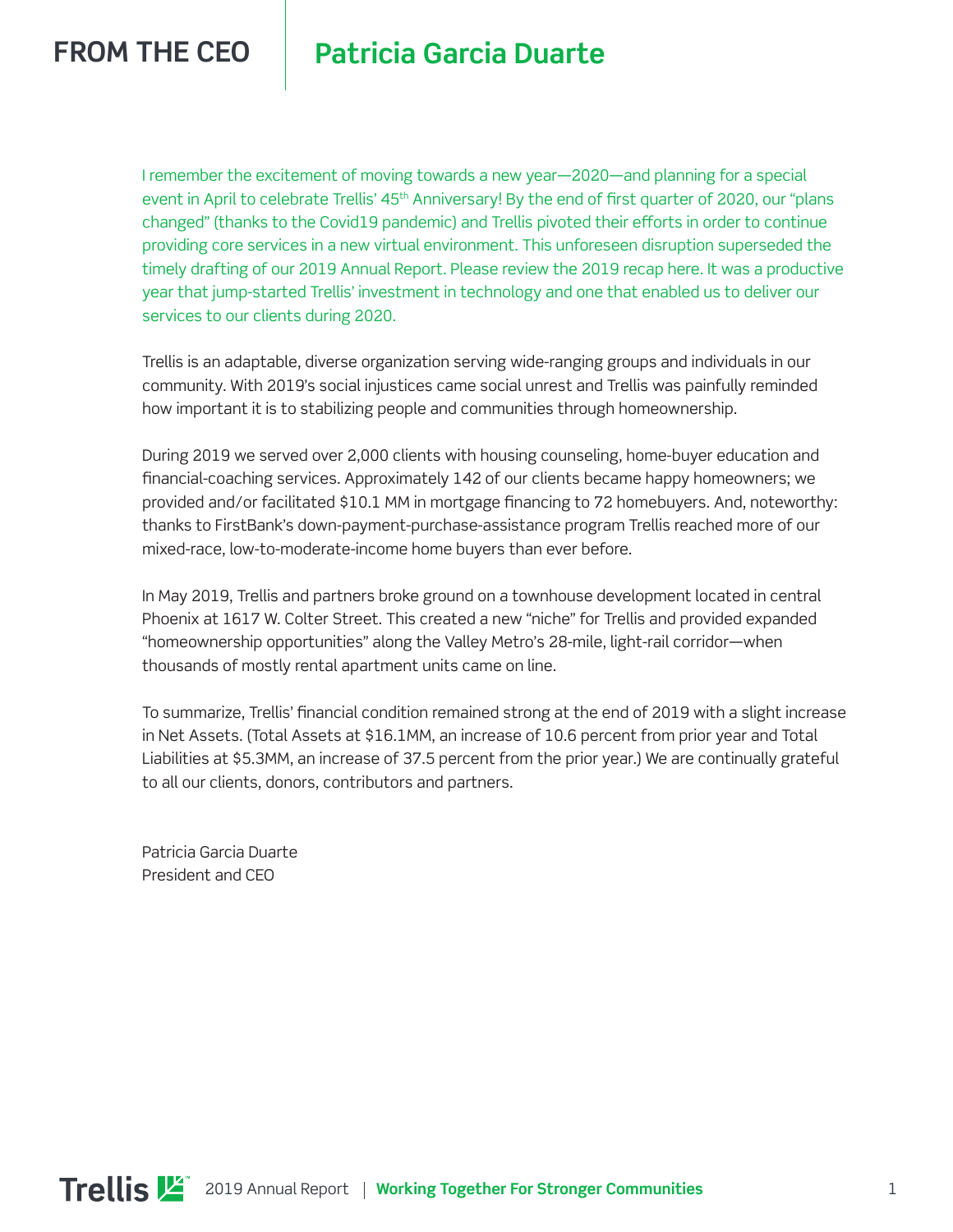## **ACCOMPLISHMENTS**

## **Between 1975 and 2019 TRELLIS:**



**Helped 3,713 families purchase their first homes** 



**Built or rehabilitated 318 homes**



**Educated or counseled 44,303 families or individuals in financial management and/or how to purchase a home**



**Originated and/or facilitated 2,100 mortgage loans totaling \$159MM; Helped more than 4,800 struggling homeowners with foreclosures**

## **In 2019, provided 2001 clients Housing Counseling Services (pre-purchase)**



**Counseled 1,235 clients in home buying**



**Enrolled 766 students in education classes**

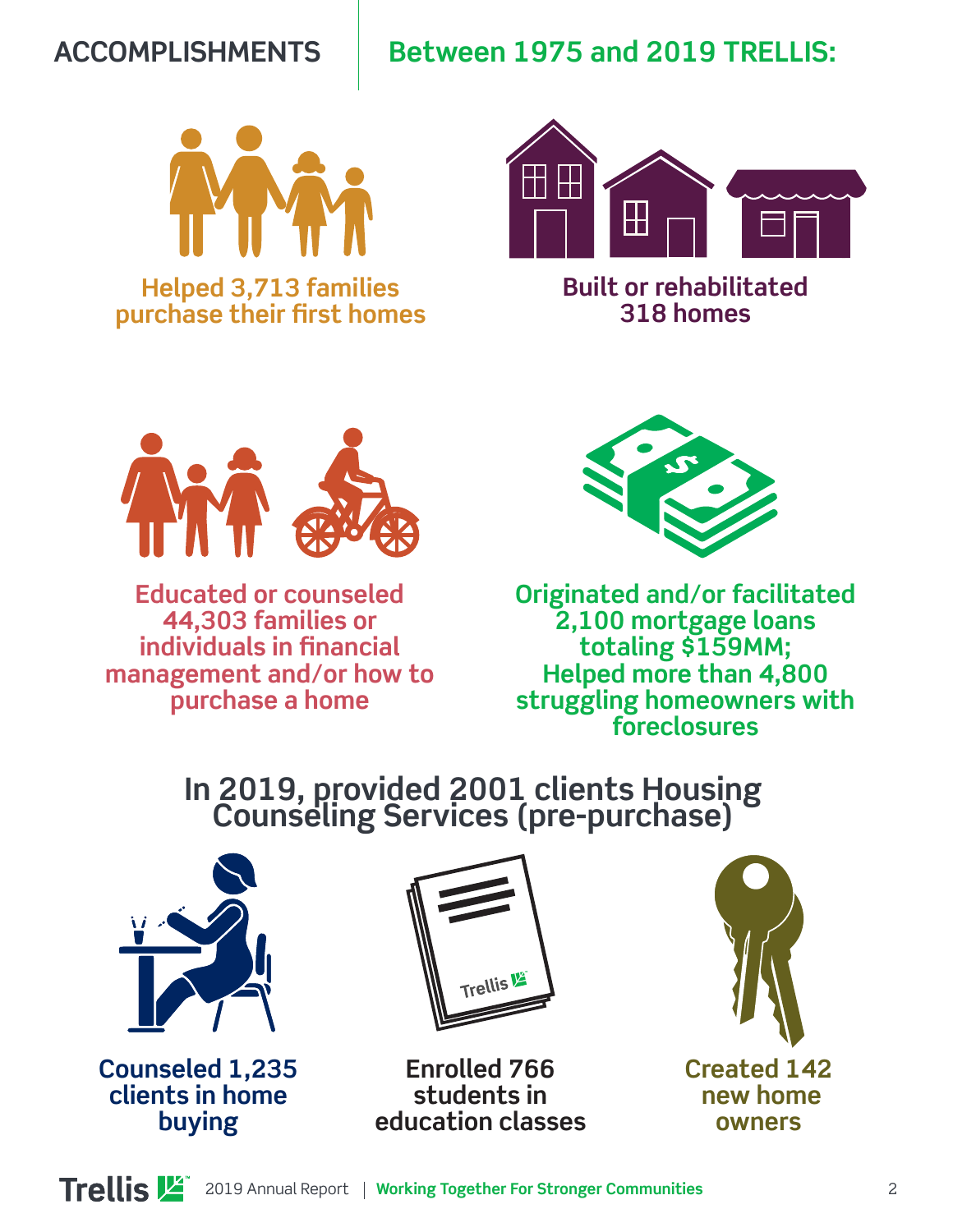## **BY THE NUMBERS**

## **DEMOGRAPHICS: 2001 clients received Housing Counseling Services (pre-purchase)**

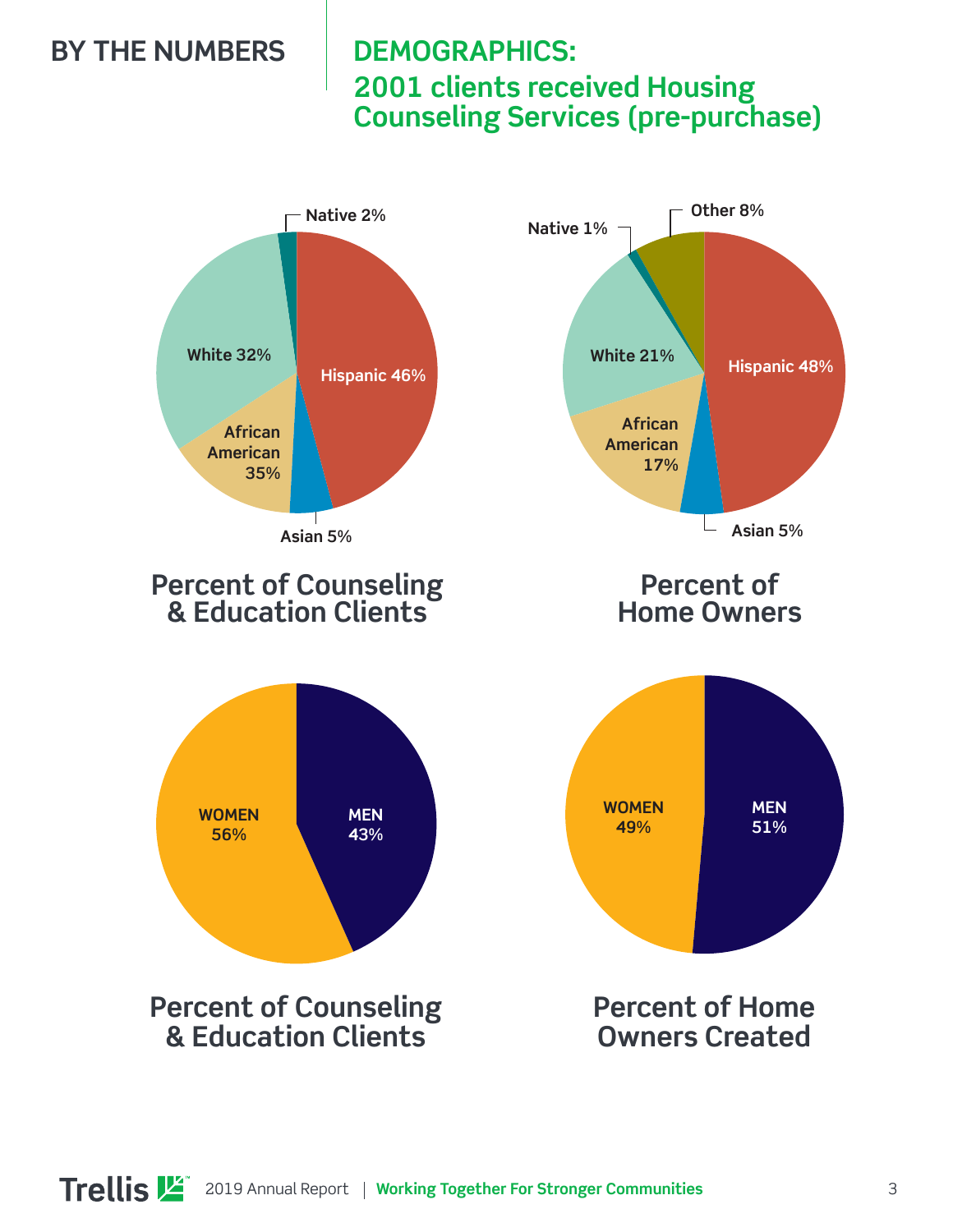## **HIGHLIGHTS**

## **Working Together for Stronger Communities**



Trellis, TCD board members and Trellis leadership team at board retreat kicking off the strategic plan process - June 2019.



Groundbreaking ceremony for Trellis@Colter, a 20-unit townhome community for workforce housing. A grant was provided by JPMorgan Chase & Co. to support construction.



*Left to Right,* At Trellis@Colter groundbreaking ceremony: Joel McCabe, Cyndi Roberts, Jameson Miller, Marcia Busching, Council Woman Laura Pastor, MACO Construction representatives (Scott Volney, Super Intendant and Rick Cohen, Principle), Art Perez, Ramona Martinez, Angelo Chin Foo and Patricia Garcia Duarte.



Glenn Karlson, Real Estate Manager, at Trellis@Colter groundbreaking ceremony.



*Left to Right,* Trellis Real Estate Team members: Jack Evans, Joel McCabe and Glenn Karlson.



Shovels at Trellis@Colter ground breaking ceremony.



*Left to Right,* Board members at Trellis@ Colter ground breaking ceremony: Marcia Busching, Cyndi Roberts, Angelo Chin Foo, Art Perez, Ramona Martinez and Jameson Miller.



Board members and leadership staff at strategic planning retreat.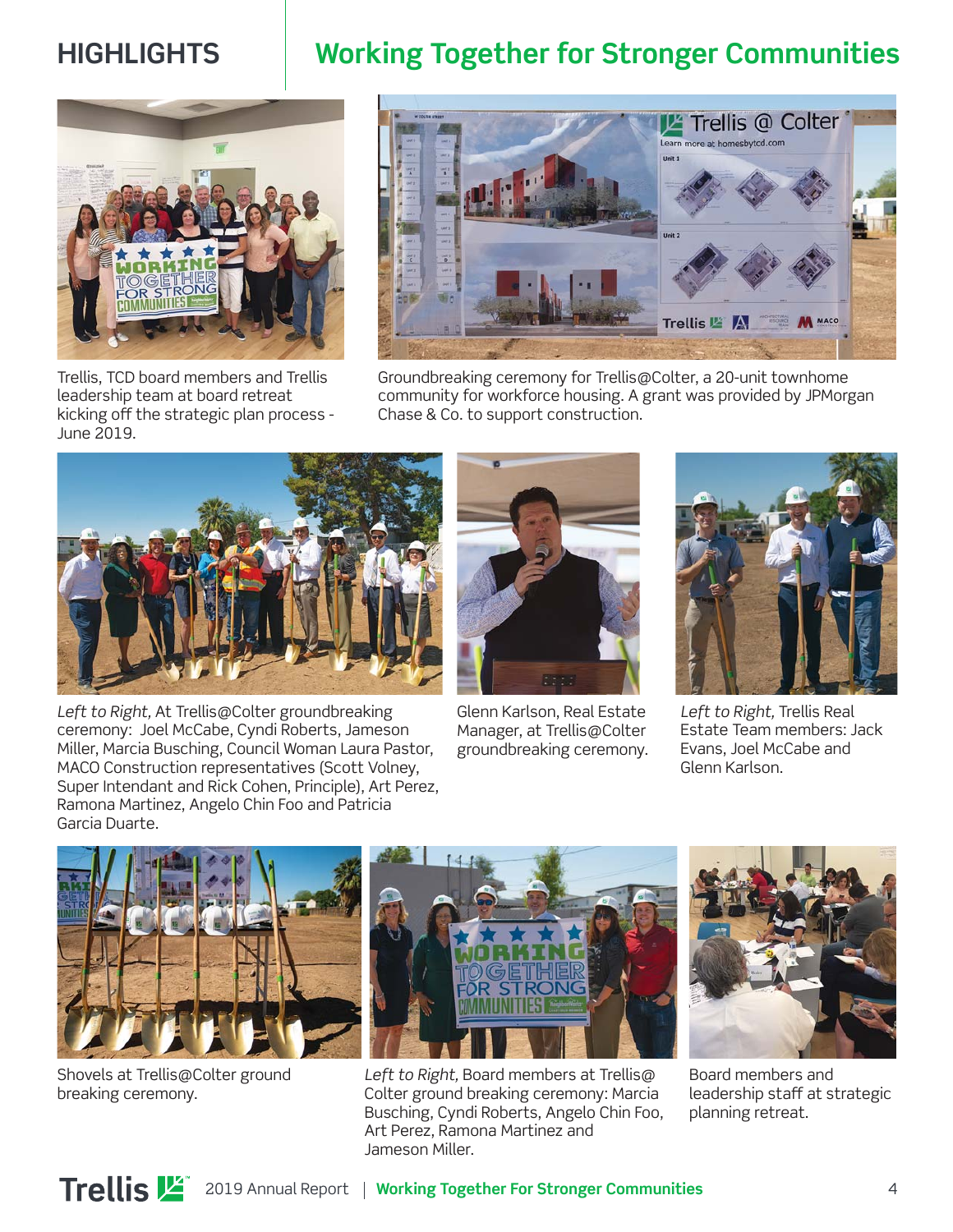## **2019 FINANCIALS**

## **Consolidated Statement of Activities**

| <b>SUPPORT AND REVENUE</b>                      | 12/31/19     | 12/31/18     |
|-------------------------------------------------|--------------|--------------|
| <b>Public Support</b>                           |              |              |
| Government grants                               | \$542,052    | \$588,909    |
| Nongovernment grants and contributions          | 1,164,447    | 606,333      |
| Contributions in-kind                           | 37,871       | 172,091      |
| Net assets released from temporary restrictions |              |              |
| Net assets released from permanent restrictions |              |              |
| <b>TOTAL SUPPORT</b>                            | 1,744,370    | 1,367,333    |
| <b>Revenue</b>                                  |              |              |
| Fees                                            | 552,465      | 484,469      |
| Interest income on mortgages                    | 274,775      | 221,625      |
| Net sales of property inventory                 |              | 23,496       |
| Investment income                               | 3,329        | 1,660        |
| Other revenue                                   | 59,371       | 91,036       |
| <b>TOTAL REVENUE</b>                            | 889,940      | 822,286      |
| <b>TOTAL SUPPORT AND REVENUE</b>                | 2,634,310    | 2,189,619    |
| <b>EXPENSES</b>                                 |              |              |
| <b>Program Services</b>                         |              |              |
| Homebuyer counseling and education              | 399,392      | 424,179      |
| Loan services                                   | 1,081,518    | 544,597      |
| Affordable housing development                  | 291,292      | 414,460      |
| Neighborhood revitalization                     | 125,504      | 67,084       |
| La Ciudad, LLC                                  | 99,701       | 104,828      |
| <b>TOTAL PROGRAM SERVICES</b>                   | 1,997,407    | 1,555,148    |
| <b>Supporting Services</b>                      |              |              |
| Management and general                          | 483,959      | 446,750      |
| Resource development                            | 49,016       | 54,173       |
| <b>TOTAL SUPPORTING SERVICES</b>                | 532,975      | 500,923      |
| <b>TOTAL EXPENSES</b>                           | 2,530,382    | 2,056,071    |
| Property held for sale impairment loss          | 103,928      | 133,548      |
| Gain on sale of assets                          |              | 46,851       |
|                                                 |              |              |
| <b>CHANGE IN NET ASSETS</b>                     | 103,928      | 180,399      |
| NET ASSETS (DEFICIT), BEGINNING OF YEAR         | 10,760,714   | 10,580,315   |
| NET ASSETS (DEFICIT), END OF YEAR               | \$10,864,642 | \$10,760,714 |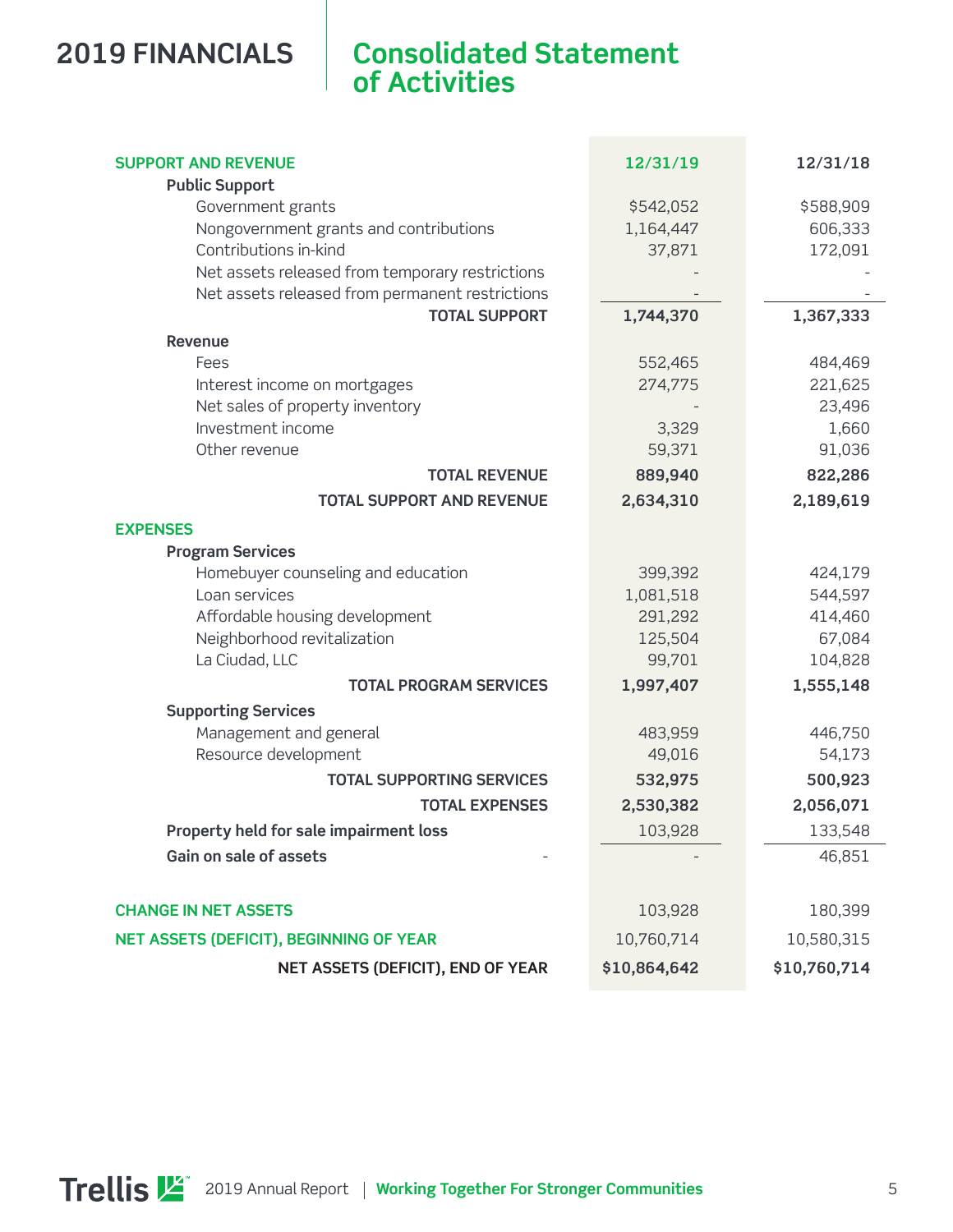## **2019 FINANCIALS**

## **Consolidated Statement of Financial Position**

| <b>ASSETS</b><br><b>CURRENT ASSETS</b>                    | 12/31/19             | 12/31/18         |
|-----------------------------------------------------------|----------------------|------------------|
| Cash and cash equivalents                                 | \$3,684,144          | \$3,941,491      |
| Restricted cash                                           | 253,496              | 237,822          |
| Promises to give                                          | 80,000               | 100,000          |
| Government receivables                                    | 40,319               | 40,856           |
| Mortgage loans receivable, current                        | 152,300              | 144,757          |
| Other receivables                                         | 94,533               | 35,752           |
| Prepaid expenses and deposits                             | 77,371               | 79,721           |
| Property inventory                                        | 3,913,390            | 2,591,242        |
| <b>TOTAL CURRENT ASSETS</b>                               | 8,295,553            | 7,171,641        |
| PROPERTY AND EQUIPMENT, net                               | 1,949,921            | 2,011,381        |
| <b>OTHER ASSETS</b>                                       |                      |                  |
| Mortgage loans receivable, net of                         |                      |                  |
| current portion and allowance                             | 5,779,450            | 5,329,213        |
| Investments                                               | 111,971              | 81,725           |
| <b>TOTAL OTHER ASSETS</b>                                 | 5,891,421            | 5,410,938        |
| <b>TOTAL ASSETS</b>                                       | \$16,136,895         | \$14,593,960     |
| <b>LIABILITIES AND NET ASSETS</b>                         |                      |                  |
| <b>CURRENT LIABILITIES</b>                                |                      |                  |
| Accounts payable and accrued expenses                     | \$403,185            | \$164,242        |
| Deferred revenue                                          | 546,950              | 425,812          |
| Line of credit                                            | 1,928,112            | 842,112          |
| Due to City of Phoenix                                    | 58,334               | 58,334<br>81,725 |
| Deferred compensation liability<br>Notes payable, current | 111,971<br>(31, 840) | 40,364           |
| <b>TOTAL CURRENT LIABILITIES</b>                          | 3,016,712            | 1,612,589        |
| <b>NOTES PAYABLE, net of current portion</b>              | 2,255,541            | 2,220,657        |
| <b>TOTAL LIABILITIES</b>                                  | 5,272,253            | 3,833,246        |
| <b>NET ASSETS</b>                                         |                      |                  |
| Without donor restrictions                                | 8,881,179            | 8,309,787        |
| With donor restrictions                                   | 1,983,463            | 2,450,927        |
| <b>TOTAL NET ASSETS</b>                                   | 10,864,642           | 10,760,714       |
| <b>TOTAL LIABILITIES AND NET ASSETS</b>                   | \$16,136,895         | \$14,593,960     |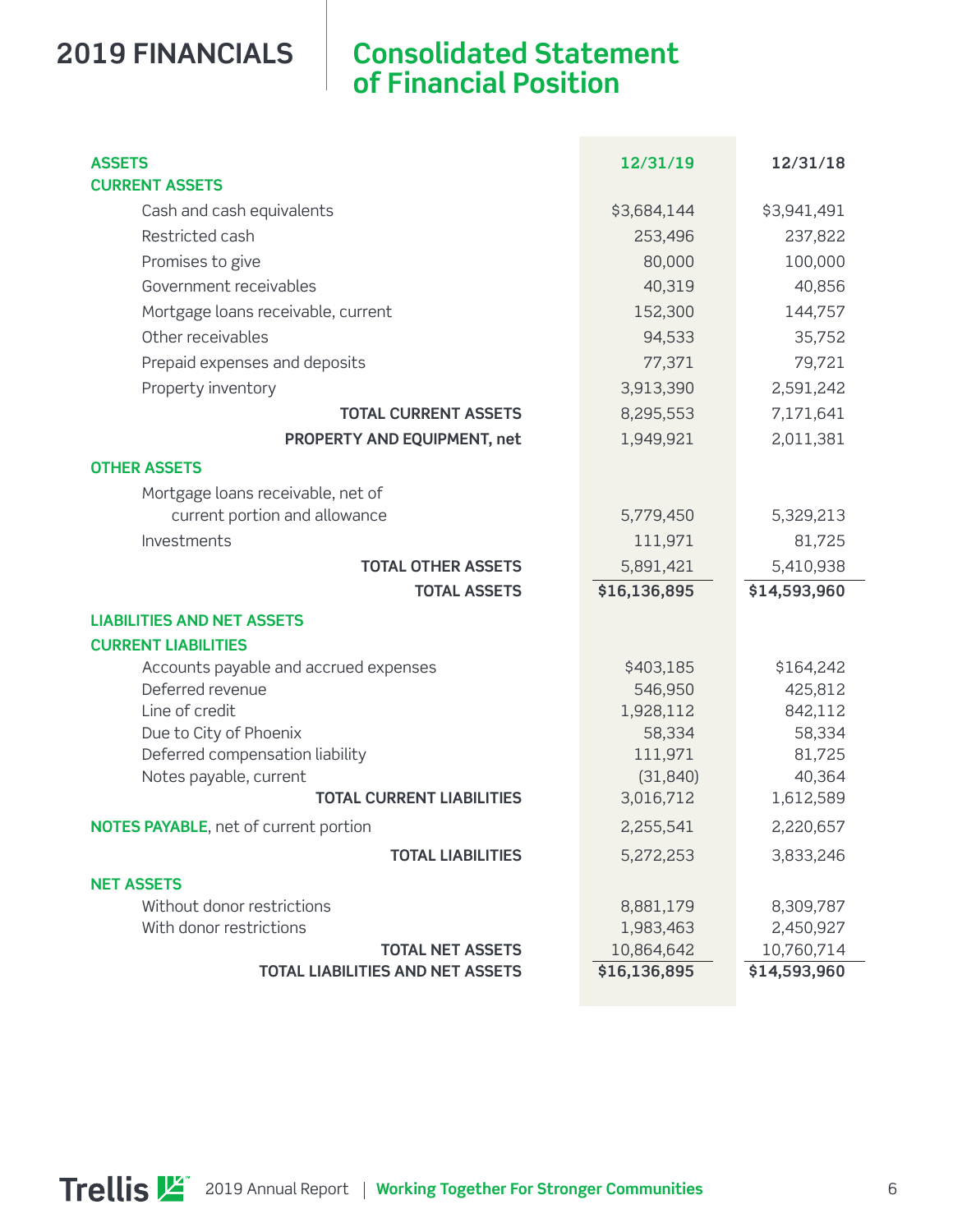## **THANK YOU**

#### **OVER \$150,000**

NeighborWorks America JPMorgan Chase & Company Freddie Mac **FirstBank** BBVA Compass

#### **\$20K to \$52,500**

State Farm Wells Fargo AZ Foundation LISC AmeriCorps Bank of America

## **2019 Contributors**

### **Less than \$15,000**

Comerica Western Alliance Bank of AZ National Bank of Arizona Northern Trust Bank US Bank Foundation BOK Financial Pacific Premier Bank City of Avondale Mutual of Omaha Bank Rockefeller Philanthropy Advisors/L4G Honorarium Johnson Bank Bankers Trust BMO Harris Bank

#### **2019 Trellis Community Development Board Of Directors**

Bill Scheel, Chair Alicia O. Ruiz (DVM) Vice Chair David Schwake **Treasurer** Chester Seabury (PhD) **Secretary** Reid Butler Hugo A. Tapia (PhD) Elizabeth Chavez Armida Lopez

### **The 2019 Trellis Board Of Directors**

Gina Montes, Chair Ramona T. Martinez Vice Chair Art Perez, Treasurer Sima Thakkar, Secretary Dave Brown Chase Browning Marcia J. Busching Reid Butler Elizabeth Chavez Angelo Chin Foo

Elora D. Diaz Summer Faussette CJ Eisenbarth Hager Abraham B. James III Christoph Kaiser Jameson Miller Cyndi Roberts Alicia O. Ruiz (DVM) Kate Wells